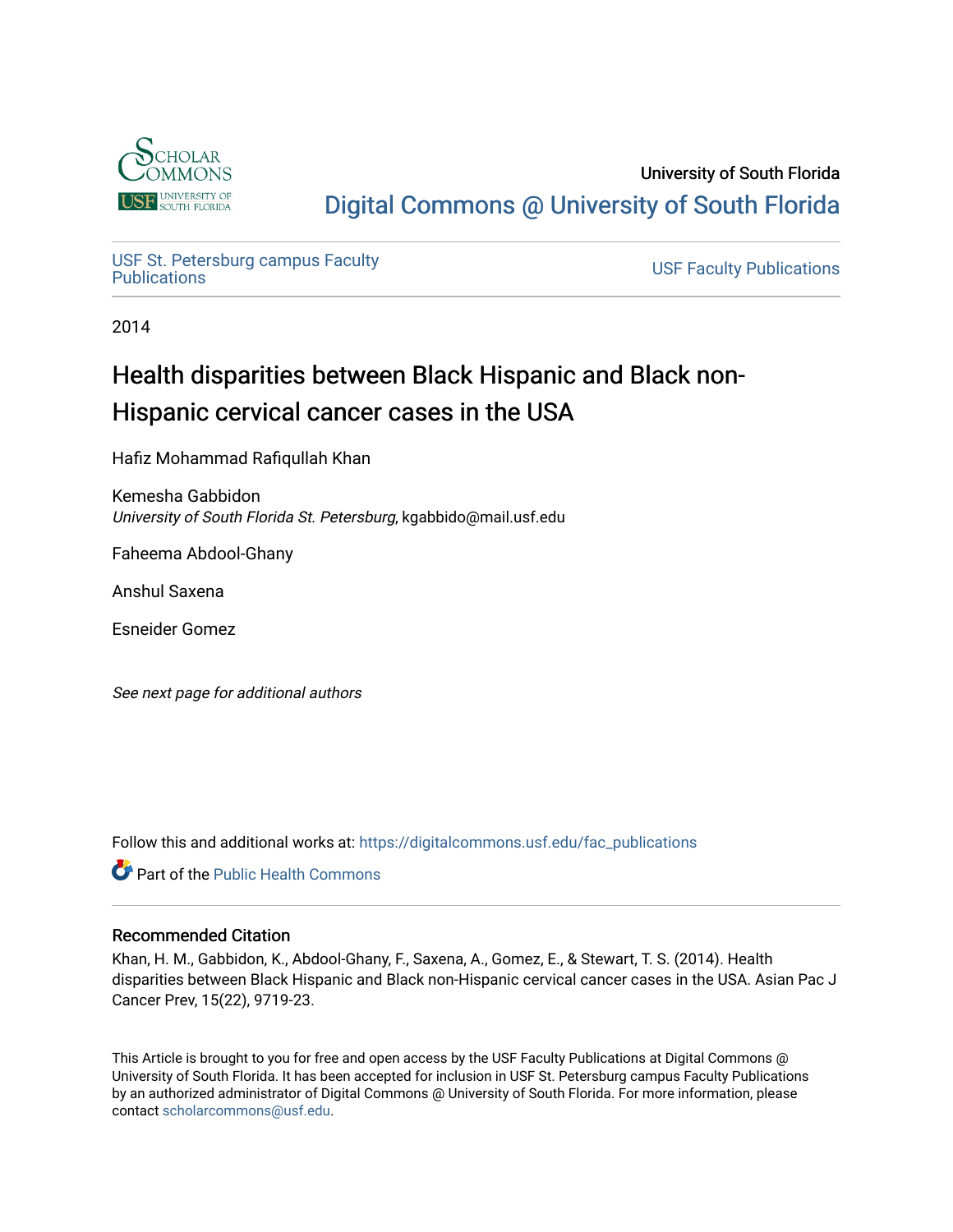# Authors

Hafiz Mohammad Rafiqullah Khan, Kemesha Gabbidon, Faheema Abdool-Ghany, Anshul Saxena, Esneider Gomez, and TS Stewart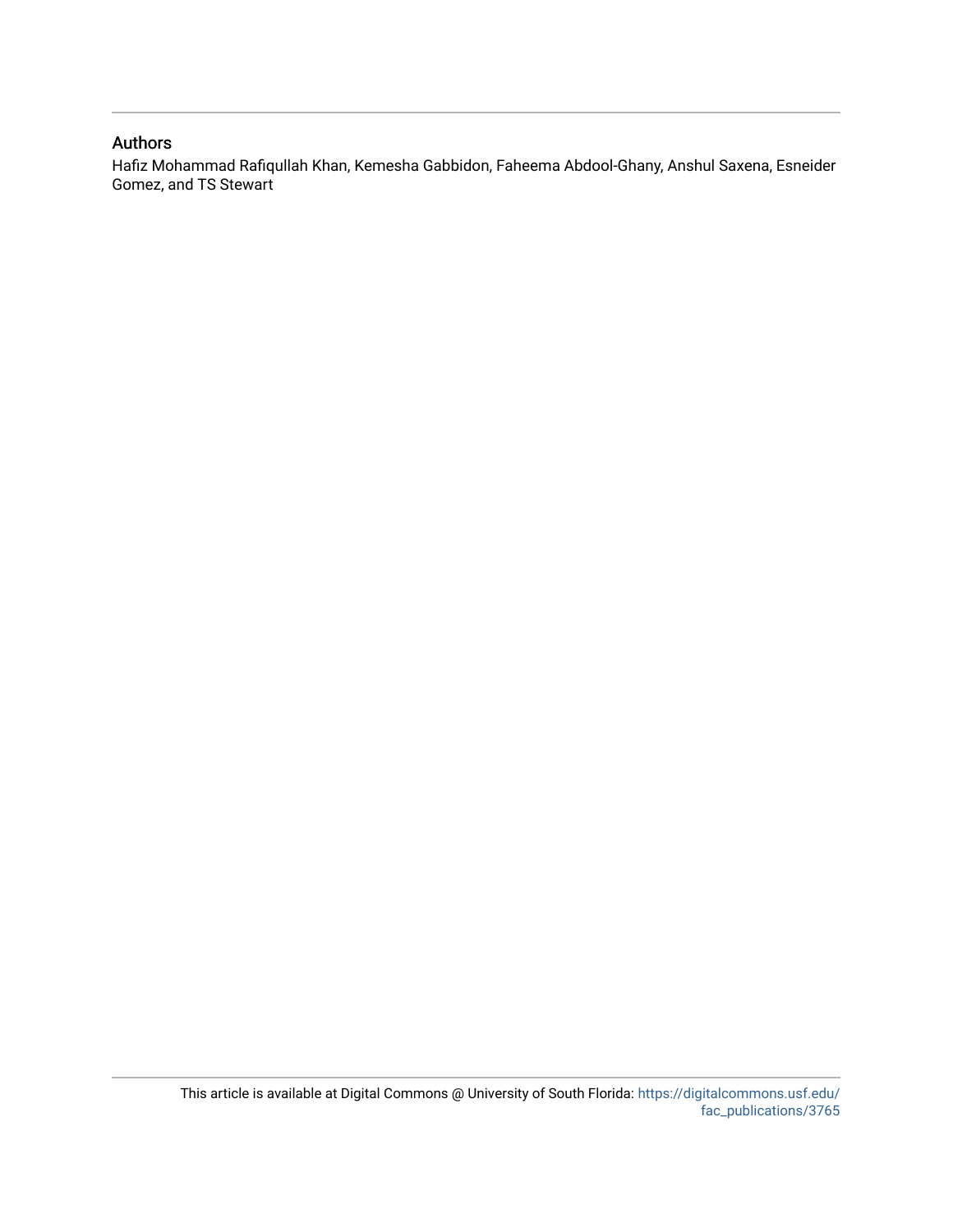# RESEARCH ARTICLE

# **Health Disparities between Black Hispanic and Black Non-Hispanic Cervical Cancer Cases in the USA**

**Hafiz Mohammad Rafiqullah Khan<sup>1</sup> \*, Kemesha Gabbidon2 , Faheema Abdool-Ghany1 , Anshul Saxena2 , Esneider Gomez<sup>1</sup> , Tiffanie Shauna-Jeanne Stewart3**

## **Abstract**

**Background: Globally, cervical cancer is a major public health concern. Cervical cancer is the second most common cancer among women, resulting in approximately 500,000 cases per year. The purpose of this study is to compare disease characteristics between Black Hispanic (BH) and Black non-Hispanic (BNH) women in the US. Materials and Methods: We used stratified random sampling to select cervical cancer patient records from the SEER database (1973-2009). We used Chi-square and independent samples t-test to examine differences in proportions and means. Results: The sample included 2,000 cervical cancer cases of Black non-Hispanic and 91 Black Hispanic women. There were statistically significant differences between black Hispanic and black non-Hispanics in mean age at diagnosis (p<0.001), mean survival time (p<0.001), marital status (p<0.001), primary site of cancer (p<0.001); lymph node involvement (p<0.001); grading and differentiation (p<0.0001); and tumor behavior (p<0.001). Black women were more likely to develop cervical cancer and to have the highest mortality rates from the disease. Conclusions: Findings from this study show clear racial and ethnic disparities in cervical cancer incidence and prognosis that should be addressed.**

**Keywords:** Cervical cancer data - ethnicity - Black Hispanic - Black non-Hispanic - statistical analysis

*Asian Pac J Cancer Prev,* **15 (22)**, 9719-9723

### **Introduction**

Globally, cervical cancer is responsible for an estimated 500,000 cases and 227,000 deaths annually (WHO, 2013a). Developing nations face issues of poorly developed and financially unsupported cervical cancer screenings programs (Farmer et al., 2010). Therefore, most cases of cervical cancer occur in low and middle income countries and the majority of cases are diagnosed in the later stages of the disease (Farmer et al., 2010; Scarinci et al., 2010). Developed nations also face high cervical cancer incidence and prevalence. In the years between 2006 and 2010, US women faced a cervical cancer incidence of 7.9 per 100,000 (SEER, 2013). Most forms of cervical cancer are caused by the human papillomavirus (HPV), which has over a 100 subtypes (Saslow et al., 2012). Most of the subtypes are benign and without treatment will typically disappear within two years. Thirteen of the 100 subtypes have been described as malignant, the most virulent of which are HPV 16 and 18 (WHO, 2013a). HPV 16 and 18 are responsible for 70% of all cervical cancers and precancerous cervical changes (WHO, 2013a). Symptoms of cervical cancer include vaginal bleeding and discomfort after sexual intercourse, pelvic and back pain, and weight and appetite loss (WHO, 2013a).

Transmitted by skin-to-skin contact and sexual

intercourse, HPV is the most common viral infection affecting the reproductive tract (WHO, 2013a). It causes cervical dysplasia, which may develop into premalignant lesions. The type of HPV also affects the grade of cervical cancer (Hariri et al., 2014). MRI scans are used to detect the grade of cervical cancer, which helps practitioners to determine the best course of treatment (Sala et al., 2010). Cervical intraepithelial neoplasia 1, 2, and 3 (CIN1, CIN2, and CIN3) are grades of premalignant lesions which can develop into cervical cancer without treatment (WHO, 2013b). CIN3 is the focus of most cervical cancer screenings in the United States, however, some physicians may provide treatment at the CIN2 stage (Schiffman et al., 2011).

Cervical cancer screenings are important because they result in early detection and early treatment of disease, however, there are differences among screening patterns of different ethnicities (Smith et al., 2011; Simard et al., 2012; Haile et al., 2012). Because of these disparities, it is imperative to assess the differences in cervical cancer survival across ethnicities. Furthermore, ethnicities differ in stage of cancer, which is an important factor in

*1 Department of Biostatistics, 2 Department of Health Promotion & Disease Prevention Robert, 3 Department of Dietetics and Nutrition Robert Stempel College of Public Health & Social Work Florida International University, Miami, USA \*For correspondence: hmkhan@fiu.edu*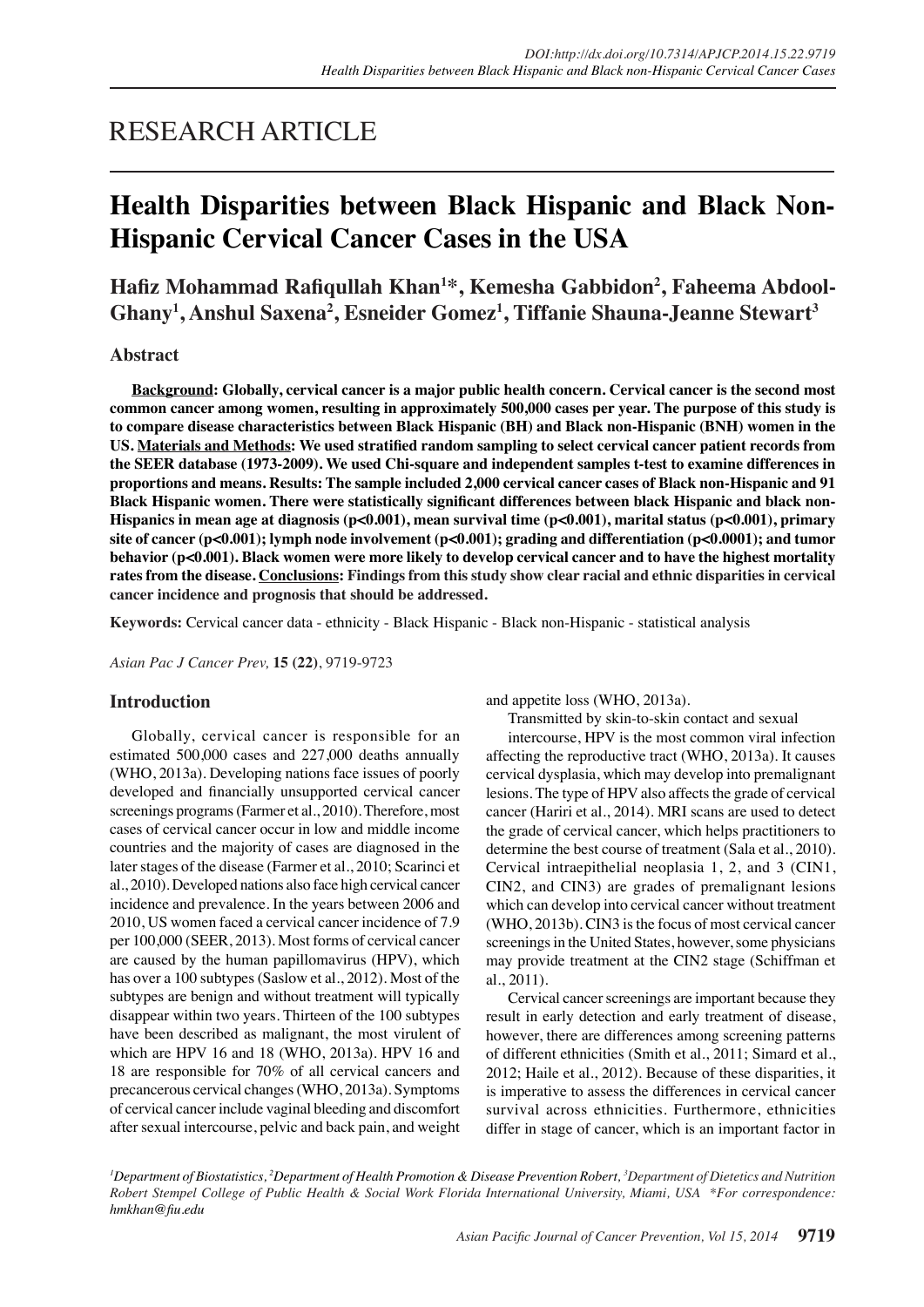#### *Hafiz Mohammad Rafiqullah Khan et al*

predicting patients' prognosis (Maltoni et al., 2012).

Preventing cervical cancer requires reducing the development of pre-cancers by increasing screening and reducing exposure to HPV. These precancerous changes and invasive cervical cancer are readily detected by routine Papanicolaou tests (Pap test) (Pierce-Campbell et al., 2012). It is recommended that cervical cancer screening begin at age 21 despite level of sexual activity or age at sexual initiation (Saslow et al., 2012). Current cervical cancer screening recommendations, state that women who are between the ages of 21 and 29 complete a screening with cytology every 3 years. In addition, for women between ages 30 to 65 it is recommended that they receive cytology alone every 3 years or screening with cytology and HPV testing every 5 years (Moyer, 2012; Saslow et al., 2012). Because of the 15 to 20 year time span between exposure and cervical cancer development, current screening recommendations do not require annual exams (Saslow et al., 2012; WHO, 2013a). Instead, women are urged to screen every three years (CDC, 2013). Currently, there are two prophylactic vaccines Cervarix and Guardasil, which have been approved by the US Food and Drug Administration (FDA). These two vaccines protect against HPV 16 and 18 and are recommended for females between the ages 11 and 16 (DeSantis et al., 2013; Pierce-Campbell et al., 2012; Saslow et al., 2012; Schiffman et al., 2011; WHO, 2013a). Overall, vaccination rates have increased since 2006; however, the rates remain dismally low. For example, less than 50% of US adolescent girls receive one dose of the vaccine and approximately one third have received all 3 doses (Pierce-Campbell et al., 2012; Saslow et al., 2012).

To determine the severity of cancer and the best therapy, physicians use biopsies, colposcopy, computerized tomography (CT) scans, and magnetic resonance imaging (MRI). Developments in the ability of screening tests to detect will results in an increase in detection of CIN2 and CIN3(Schiffman et al., 2011). Treatment of cervical cancer may include removal of all CIN3 cervical cells including a surrounding layer of healthy cells (Schiffman et al., 2011). Localized cancer treatment includes the removal of all cancerous tissue by conization and sometimes a hysterectomy. If the cancer is no longer localized, a radical hysterectomy is used which includes removal of the uterus, cervix, and parts of the vagina (NCI, 2013). This is sometimes followed by a combination of chemotherapy and radiation.

Previous studies have identified that screening and cancer characteristics vary among ethnicities. For example, white non-Hispanic women have a lower incidence of cervical cancer compared to Hispanic women. In addition, there are varying cervical cancer screening rates and incidence across the Hispanic race (Seigel et al., 2012). According to the American Cancer Society, a higher proportion of Puerto Rican women (83.0%) in 2011 was screened for cervical cancer, in comparison to white non-Hispanic women (79.1%), and Mexican women (71.6%) (ACS, 2012). Hispanics can be categorized as black Hispanic or white Hispanic (Khan et al., 2014a). Khan et al. (2014a) developed statistical probability model and posterior inference for the parameters given the survival

times of the white Hispanic female cancer patients.

Determinants of cervical cancer include race, ethnicity, socioeconomic status, and geographic location. There has been a consistent failure in reaching the most disadvantaged and at risk populations (Glick et al., 2012; Saslow et al., 2012; Simard et al., 2012). An increase in cervical cancer screening between the years 1993 and 2007 has resulted in a decline in cervical cancer related mortality. This decrease however, did not occur among those with low education levels. Among Hispanics, cervical cancer disparities increased among black non-Hispanics (5x) and white non-Hispanic (4x) (Niccolai et al., 2013). Furthermore, there are cervical cancer incidence differences between racial groups. For example, in 2012, Hispanics had 10.9 cases per 100,000 , blacks 9.6 cases per 100,000 , whites 7.9 cases per 100,000, American Indians and Alaska Natives 7.3 cases per 100,000, and Asians and Alaska Natives 6.6 cases per 100,000 (Pierce-Campbell et al., 2012; SEER, 2013). Between the years 2006 and 2010, blacks experienced the highest mortality rates at 4.2 deaths per 100,000, followed by Alaska Natives and American Indians with 3.5 deaths per 100,000, Hispanics with 2.9 deaths per 100,000, whites with 2.2 deaths per 100,000, and Asians with 1.9 deaths per 100,000. Interestingly, blacks experienced similar cervical cancer rates as Vietnamese and Koreans (Siegel et al., 2012; Wang et al., 2010). In addition, blacks reported the highest rates of late stage cervical cancer diagnosis (Simard et al., 2012).

The high rates of cervical cancer nationally and internationally along with low vaccine uptake makes it important to continue to reduce cervical cancer rates. Cervical cancer is a highly preventable disease and research is needed to provide the best tools to determine patient prognosis and the effective therapies. This study examines racial disparities in cervical cancer rates by using national cancer registry data. We examine the differences in demographic and disease characteristics between BNH and BH.

## **Materials and Methods**

The study used data from the Surveillance Epidemiology and End Results (SEER) database (1973- 2009). SEER is a comprehensive database, which began in 1973 collecting data for seven states. Currently, SEER collects and publishes cancer incidence and survival information from cancer registries covering 28% of the US population throughout the United States (SEER, 2013.).

We matched ICD-O-3 site diagnosis codes (C530= Endocervix; C531= Exocervix; C538= Overlap lesion cervix uteri; and C539= Cervix uteri), and SEER database site recode (#27010) for cervical and uterine cancers (resulting in 165,069 cervical cancer cases between years 1973 and 2009) as a part of the data extraction process. We then sorted them by race and ethnicity resulting in 127,428 cases among whites and 20,471 cases among blacks. Of the black group, 20,324 [99.6%] were BNH, and remaining 91 [0.4%] were BH. From here, a simple random sampling was used to select 2,000 cases of black non-Hispanic females and 91 cases of black Hispanic females for a total study sample of 2091 women diagnosed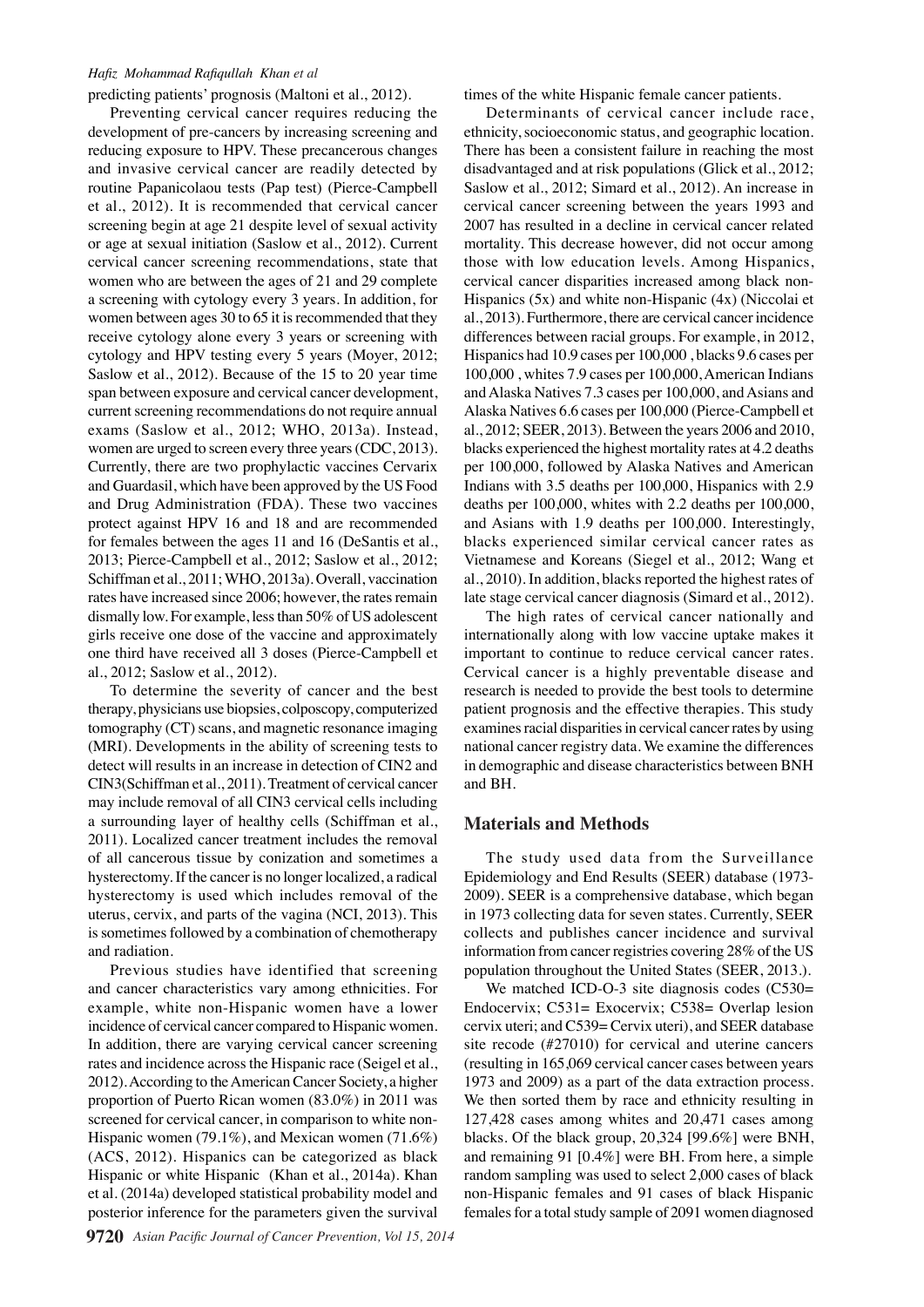with cervical cancer. For more information of selection of patients by making use of random sampling, readers are referred to Khan et al. 2014b, 2014c, 2014d, and 2014e. In addition, we used subject's demographic information (age at diagnosis and marital status) as well as cervical cancer information (tumor primary site, grading, behavior, and lymph node involvement) from the SEER dataset for statistical analysis.

Data analysis was performed using IBM SPSS software (IBM SPSS for Windows version 20, 2011). Comparisons of BNH and BH were conducted using either an independent sample t-test or a Pearson's chisquared test of independence (Table 1 & 2). Alpha level  $(\alpha = 0.05)$  was used to determine statistical significance. Furthermore, we examined the histological characteristics (Table 3), and 5-year relative survival rates (Table 4) for cervical cancer.

## **Results**

When comparing demographic characteristics across the two groups (Table 1), there were significant differences between the mean age at diagnosis (in years), mean survival days (in months), and marital status  $(p<0.001)$ . The mean age of diagnosis for black non-Hispanic women represented a 0.25 decrease from black Hispanic women. Though mean age of diagnosis did not differ greatly between these two groups, it was still statistically significant at alpha 0.05.

Survival days (in months) were also observed. Overall there is a significant difference in mean survival days (p <0.001 at alpha 0.05) between groups. There is a 4.54-month difference between the two groups, where black non-Hispanics are more likely to live longer than black Hispanics, suggesting that ethnicity could play a role in the latency of cervical cancer.

The last demographic characteristic that was observed was marital status. Being single was the most common relationship status reported for both black non-Hispanics and black Hispanics. Both groups followed a similar trend for five of the six options that were presented. The status for "unknown" was the third most frequent option that was selected among black Hispanics accounting for

| Table 1. Demographic Characteristics for black non- |  |  |
|-----------------------------------------------------|--|--|
| <b>Hispanic and black Hispanic</b>                  |  |  |

| Characteristics       | black non-Hispanic<br>$(n=2000)$ | black Hispanic<br>$(n=91)$ | p-value         |
|-----------------------|----------------------------------|----------------------------|-----------------|
| Age at Diagnosis      |                                  |                            |                 |
| Mean                  | $40.04*$                         | 40.29                      | $<0.001\dagger$ |
| Median                | 35                               | 37                         |                 |
| Std. Deviation        | 16.5                             | 15.523                     |                 |
| Survival Days (years) |                                  |                            |                 |
| Mean                  | $16.54*$                         | $12.00*$                   | $<0.001\dagger$ |
| Median                | 16.83                            | 13.25                      |                 |
| Std. Deviation        | 10.75                            | 7.84                       |                 |
| <b>Marital Status</b> |                                  |                            |                 |
| Single                | 669 (33.5%)                      | $31(34.1\%)$               | $<0.001\pm$     |
| Married               | 580 (29.0%)                      | 24 (26.4%)                 |                 |
| Separated             | 123 (6.2%)                       | 4 $(4.4\%)$                |                 |
| Divorced              | 223 (11.2%)                      | $(9.9\%)$<br>9             |                 |
| Widowed               | $212(10.6\%)$                    | $(3.3\%)$<br>3             |                 |
| Unknown               | 193 (9.7%)                       | 20 (21.9%)                 |                 |

\*Level of significant,  $\alpha = 0.05$ ; †Independent sample t-test; ‡Chi-square test

21.9% (20) of those who were interviewed.

Table 2 deals with the primary site of cervical cancer between the two groups, black non-Hispanic, and black Hispanic, which was the cervix/uteri (92.6% & 83.5%, respectively). The end cervix was the second most prevalent site among black non-Hispanics and black Hispanics (4.5% and 8.8%, respectively). The exocervix accounted for 4.4% (4) of black Hispanics, which differed from the 0.08% (15) of black non-Hispanics. The overlap lesion cervix uteri, was the least prevalent among all the groups.

Of the cases that reported lymph node involvement, almost all had no involvement, accounting for no more than 14% for each group. From those reported, about half was unknown, or was not stated, 4.7% (94) black non-Hispanics and 8.8% (8) black Hispanics.

In comparing grading and differentiation, for those cases that were graded, most were either grade II or III. About 13.2% (12) black Hispanics reported Grade II, and 8.8% (8) reported Grade III. Whereas, 7.0% (140) of black non-Hispanics reported grade II, and 9.4% (188) reported grade III. Less than 1% of individuals that participated reported grade IV. Cell type was not determined, not stated or not applicable for 81.2% (1625) of black non-Hispanic

**Table 2. Cervical Cancer Characteristics for black non-Hispanic and black Hispanic**

| Characteristics                                                    |                                                        | black non-Hispanic black Hispanic p-value |              |                         |                                              |  |  |  |  |
|--------------------------------------------------------------------|--------------------------------------------------------|-------------------------------------------|--------------|-------------------------|----------------------------------------------|--|--|--|--|
|                                                                    |                                                        | $(n=2000)$                                |              | $(n=91)$                |                                              |  |  |  |  |
| Primary Site                                                       |                                                        |                                           |              |                         |                                              |  |  |  |  |
| Endocervix (C530)                                                  |                                                        |                                           |              |                         | 89 (4.5%) 8 (8.8%) < 0.001 $\ddagger$        |  |  |  |  |
| Exocervix (C531)                                                   | 15                                                     | $(0.8\%)$                                 |              | 4 $(4.4\%)$             |                                              |  |  |  |  |
| Overlap lesion cervix uteri (C538)                                 |                                                        |                                           |              |                         |                                              |  |  |  |  |
|                                                                    |                                                        |                                           |              | $45(2.3\%)$ $3(3.3\%)$  |                                              |  |  |  |  |
| Cervix uteri (C539)                                                |                                                        | 1851 (92.6%) 76 (83.5%)                   |              |                         |                                              |  |  |  |  |
| Lymph node Involvement (1988-2003)                                 |                                                        |                                           |              |                         |                                              |  |  |  |  |
| No lymph node involvement 638 (31.9%) 54 (59.3%) <0.001 $\ddagger$ |                                                        |                                           |              |                         |                                              |  |  |  |  |
| Regional lymph $node(s)$                                           |                                                        | $26(1.3\%)$                               |              | 5 $(5.5\%)$             |                                              |  |  |  |  |
| Aortic (para-, peri-, lateral)                                     | 6                                                      | $(0.3\%)$                                 |              | $0(0.0\%)$              |                                              |  |  |  |  |
| Other                                                              | 6                                                      | $(0.3\%)$                                 | $\mathbf{1}$ | $(1.1\%)$               |                                              |  |  |  |  |
| Unknown; not stated                                                | 94                                                     | $(4.7\%)$                                 | 8            | $(8.8\%)$               |                                              |  |  |  |  |
| Grading and Differentiation                                        |                                                        |                                           |              |                         |                                              |  |  |  |  |
| Grade I                                                            | 29                                                     |                                           |              |                         | $(1.5\%)$ 2 $(2.2\%)$ <0.001‡                |  |  |  |  |
| Grade II                                                           | 140                                                    |                                           |              | $(7.0\%)$ 12 $(13.2\%)$ |                                              |  |  |  |  |
| Grade III                                                          | 188                                                    |                                           |              | $(9.4\%)$ 8 $(8.8\%)$   |                                              |  |  |  |  |
| Grade IV                                                           | 18                                                     | $(0.9\%)$                                 |              | $1(1.1\%)$              |                                              |  |  |  |  |
|                                                                    | Cell type not determined, not stated or not applicable |                                           |              |                         |                                              |  |  |  |  |
| 1625 (81.2%)                                                       |                                                        | 68 (74.7%)                                |              |                         |                                              |  |  |  |  |
| <b>Behavior</b>                                                    |                                                        |                                           |              |                         |                                              |  |  |  |  |
| In situ                                                            |                                                        |                                           |              |                         | $1346(67.3\%)$ 53 (58.2%) < 0.001 $\ddagger$ |  |  |  |  |
| Malignant                                                          |                                                        | 654 (32.7%) 38 (41.8%)                    |              |                         |                                              |  |  |  |  |
| ‡Chi-square test                                                   |                                                        |                                           |              |                         |                                              |  |  |  |  |

## **Table 3. Histological Characteristics for Cervical Cancer black Non-Hispanic and black Hispanic**

| Broad groupings                       | black    | black          |    | Total        | P-value     |
|---------------------------------------|----------|----------------|----|--------------|-------------|
| non-Hispanic Hispanic                 |          |                |    |              |             |
| Unspecified neoplasms                 | 5        | $\Omega$       |    | $17(0.3\%)$  | $< 0.001$ ± |
| Epithelial neoplasms, NOS             | 696      | 19             |    | 1811 (29.7%) |             |
| Squamous cell neoplasms               | 1202     | 70             |    | 3923 (64.4%) |             |
| Basal cell neoplasms                  | 1        | $\Omega$       | L  | $(0.1\%)$    |             |
| Adenomas and adenocarcinomas          | 66       | $\overline{c}$ |    | 256 (4.2%)   |             |
| Cystic, mucinous and serous neoplasms | 4        | $\Omega$       | 14 | $(0.2\%)$    |             |
| Ductal and lobular neoplasms          |          | $\Omega$       |    | $(0.1\%)$    |             |
| Complex epithelial neoplasms          | 20       | $\Omega$       | 52 | $(0.9\%)$    |             |
| Soft tissue tumors and sarcomas, NOS  |          | $\Omega$       |    | $(0.1\%)$    |             |
| Myomatous neoplasms                   | $\Omega$ | $\Omega$       | 5  | $(0.1\%)$    |             |
| Complex mixed and stromal neoplasms   | 4        | 0              | 10 | $(0.2\%)$    |             |
| ‡Chi-square test                      |          |                |    |              |             |

*Asian Pacific Journal of Cancer Prevention, Vol 15, 2014* **9721**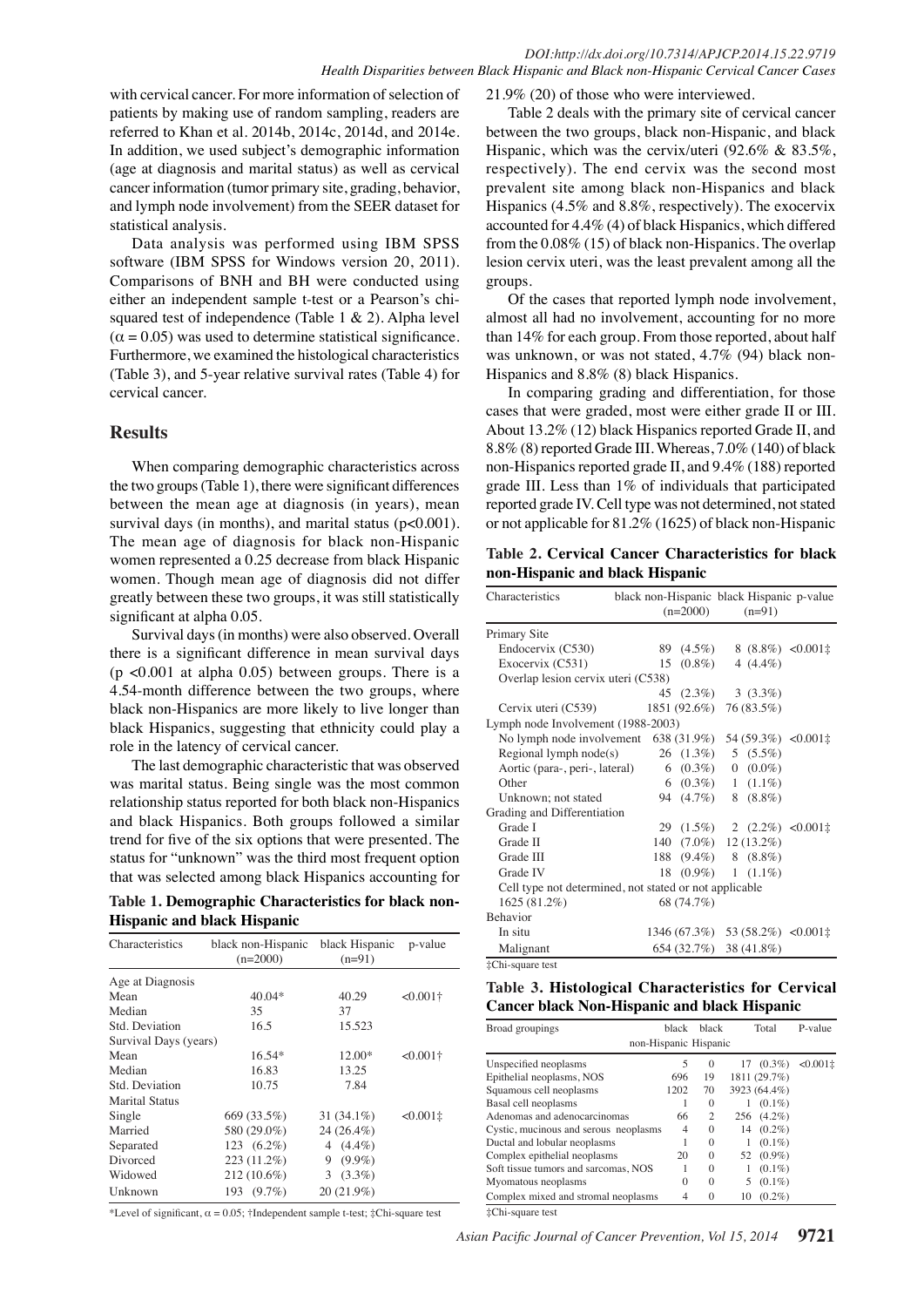*Hafiz Mohammad Rafiqullah Khan et al* **Table 4. Five Year Relative Survival for Cervical Cancer** 

| Year | All Races |         |            | White    |         |            | <b>Blacks</b> |         |            |
|------|-----------|---------|------------|----------|---------|------------|---------------|---------|------------|
| 2010 | All Ages  | Ages<50 | Ages $50+$ | All Ages | Ages<50 | Ages $50+$ | All Ages      | Ages<50 | Ages $50+$ |
|      | 68.10%    | 77.90%  | 56.10%     | 69.50%   | 79.70%  | 56.20%     | 58.20%        | 64.20%  | 52.40%     |

and 74.7% (68) black Hispanic.

Histological and behavior characteristics of cervical cancer suggests that majority of the cases had carcinoma in-situ (67.3% and 58.2%, respectively) and were malignant (32.7% and 41.8% respectively).

Table 3 presents the breakdown of histological characteristics of cervical cancer by broad groupings. In most cases, across the two ethnic groups, cervical cancer was of a squamous cell origin (64.4%). It appears that the black non-Hispanic sample was the only one to be affected by basal cell neoplasms, ductal & lobular neoplasms, and soft tissue tumors & sarcomas, NOS. Basal cell neoplasms, cystic mucinous and serous neoplasms, ductal and lobular neoplasms, complex epithelial neoplasms, soft tissue tumors and sarcomas (NOS), myomatous neoplasms, and complex mixed stromal neoplasms accounted for no more than 1%, where each group had no more than 5 patients in each. More than 50% of black non-Hispanic patients were diagnosed with squamous cell neoplasms.

Table 4 shows the overall 5-year survival rate for cervical cancer (2010) as well as race and age categories. The 5-year survival is significantly different when broken down by race: black  $(58.2\%)$  vs. white women  $(69.5\%)$ (Howlader et al., 2014). White patients who are diagnosed are 8.5% more likely to survive than Black patients.

### **Discussion**

Findings have demonstrated that there are clear racial and ethnic differences in cancer diagnosis and survival. Of the two ethnic groups studied, black Hispanic women are by far the most affected by the disease. When investigating age of diagnosis and survival time, black women were diagnosed at a more advanced age and would succumb to the disease sooner when compared to their white counterparts. These findings are consistent with previous studies suggesting that even though the overall incidence and mortality rates of cervical cancer have declined, the rates among minorities continue to be disproportionally high (Downs et al., 2008; CDC, 2011).

As the mean age at diagnosis ranged from age 38 to 40, it is important for women at or over the age 21, to begin and continue screenings as recommended. Because cervical cancer takes, approximately 15 to 20 years to develop women should begin screening at the recommended age to identify and treat pre-cancers and prevent progression to cervical cancer. These study findings give credence to the importance of early detection and treatment in reducing cervical cancer. Although all women will benefit from early and consistent cervical cancer screenings, increased efforts need to be made to lengthen the survival time for black Hispanics. In addition, there may be several social and behavioral determinants that affect the survival time of this group.

The study also finds that across the two ethnic

groups investigated that the histologic origin of the cervical cancer was overwhelmingly attributed to the squamous cell neoplasms subtype (64.4%). This was followed by epithelial neoplasms (29.7%) and adenomas/ adenocarcinoma subtypes (4.2%). These findings are consistent with a similar study that investigated the histologic subtypes of cervical cancer in reference to race and disease stage (Wang et al., 2004).

Furthermore, it appears that black non-Hispanics may have an increased chance of developing rare forms of cervical cancer such as basal cell neoplasms, ductal, lobular neoplasms, NOS, soft tissue tumors, and sarcomas. This implies that racial and ethnic differences may also affect type of cancer developed within certain ethnicities.

Despite the obvious strengths of this study, such as the use of a nationally recognized cancer database, SEER, which has collected and published critical cancer statistics for over thirty years from cancer registries throughout the United States, with reliable information on incidence, mortality and other included variables some limitations should be noted. A shortcoming of the study was the lack of black Hispanic females registered in the SEER database, therefore limiting our inclusion of this ethnic/racial subgroup to just 91 women. To summarize, the findings of this study stressed the fact that the health disparity in cervical cancer is still very much prevalent. Although there has been a concerted effort to implement policies aiming to close the gap on health outcomes in regards to cervical cancer, they have thus far failed to accomplish this goal specifically when comparing Blacks to the White majority. Health care and public health efforts need to target the most disadvantaged communities and improve health equity in regards to cervical cancer. This may include improving the treatment options for these groups and improving screening efforts to ensure earlier disease detection.

Study results suggest that there is a difference between the two ethnic groups; black Hispanic and black non-Hispanic. Demographic, cervical cancer and histologic characteristics are all statically significant from one another. These findings were limited by the unequal sample size, which black Hispanics consisted of 91 patients. Additional barriers were the limitation of previous medical history and preventative measures that were taken by each ethnic group.

## **References**

- American Cancer Society (ACS) (2012). Cancer facts & figures for Hispanics/Latinos 2012-2014. Atlanta: American Cancer Society.
- Center for Disease Control (CDC) (2013). Cervical Cancer screening. Retrieved from http://www.cdc.gov/cancer/ cervical/basic\_info/screening.htm#screen
- CDC (2011). CDC's Division of Cancer Prevention and Control. Retrieved March 2014, from Cancer Prevention and Control: